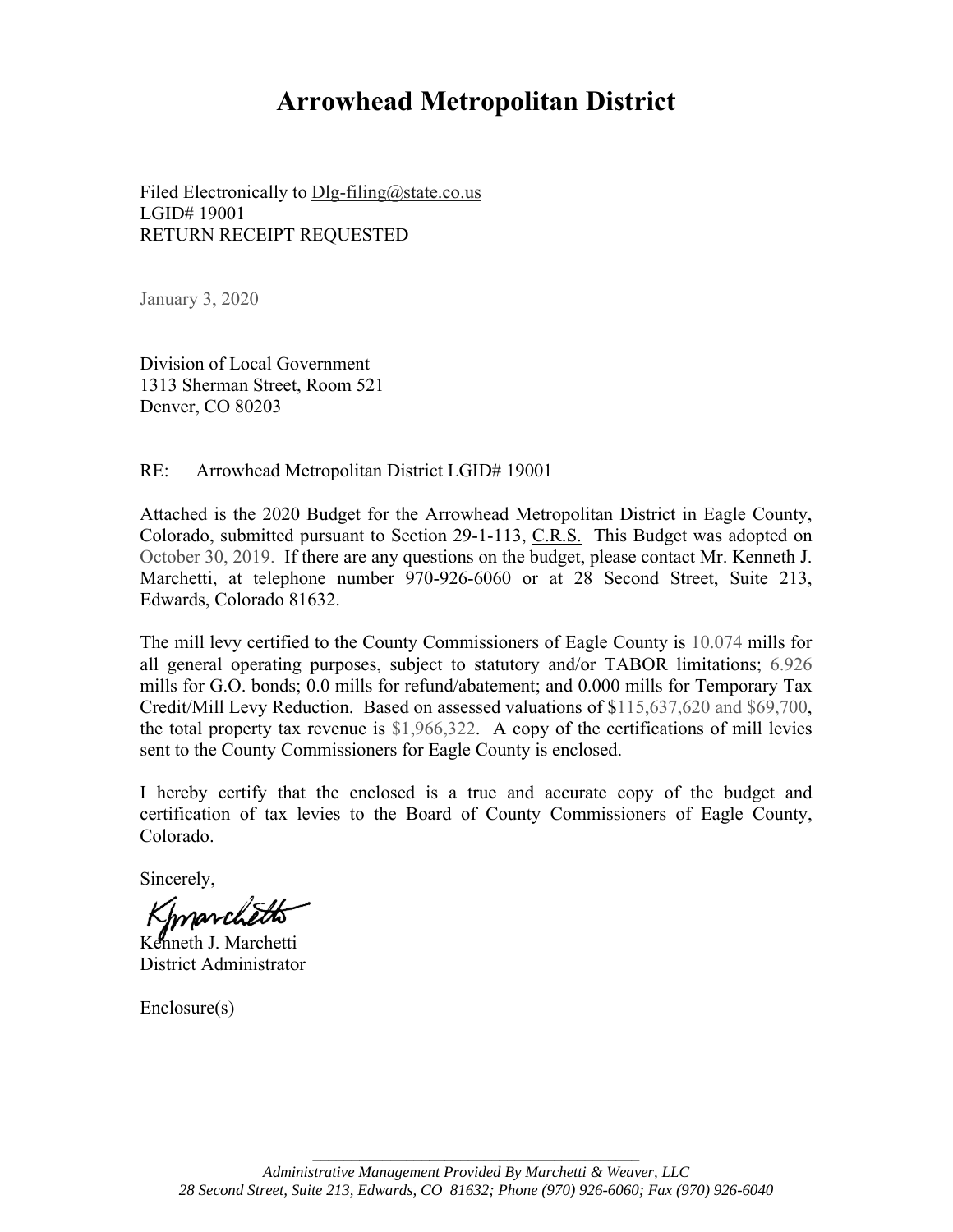# **ARROWHEAD METROPOLITAN DISTRICT**

## 2020 BUDGET MESSAGE

Arrowhead Metropolitan District is a quasi-municipal corporation organized and operated pursuant to provisions set forth in the Colorado Special District Act. The District, comprising approximately 12,020 acres of land, was established to provide park and recreational facilities, fire protection services, water services, cable TV services and to construct and maintain roadways and storm drainage facilities within its boundaries, which are located in Eagle County, Colorado.

The District has no employees and all operations and administrative functions are provided through contracts with other entities.

The following budget is prepared on the modified accrual basis of accounting, which is consistent with the basis of accounting used in presenting the District's financial statements.

# 2020 BUDGET STRATEGY

The District strives to provide the highest level of service and infrastructure facilities for the residents and visitors within the District. The strategy for the 2020 budget focused on the following priorities:

- Maintain the high quality existing level of service and increase transportation services.
- Establish a property tax mill levy which, when combined with other revenues of the District, adequately funds the anticipated level of service and maintains a reasonable operating fund balance.
- Operate in accordance with 1992 "Amendment 1"
- Provide for infrastructure maintenance to avoid future cost escalation or significant deterioration
- Give priority to projects which improve efficiency or productivity
- Review all user fees and pass any cost savings on to the consumer
- Review all capital expenditures for immediate need or benefit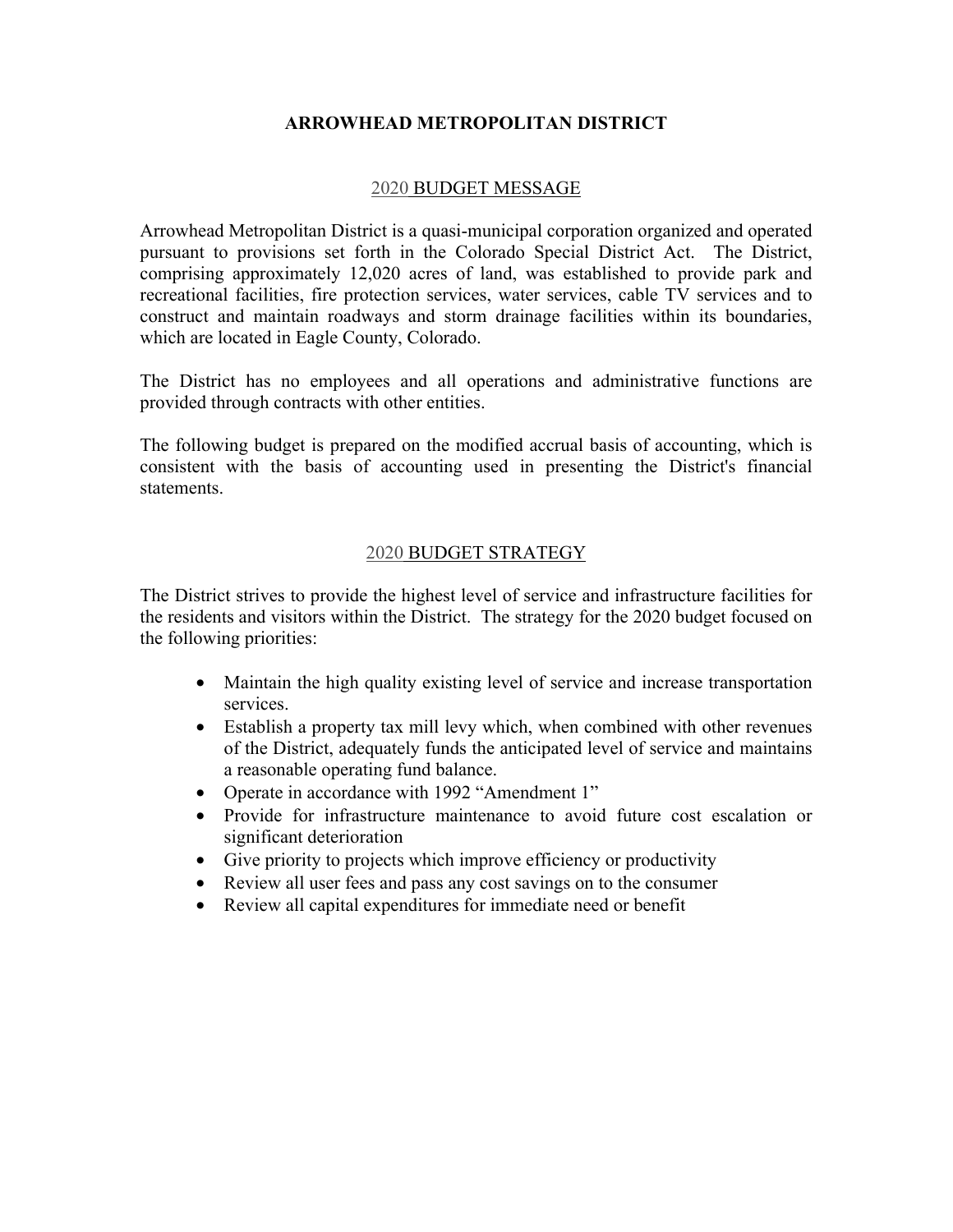# **RESOLUTIONS OF ARROWHEAD METROPOLITAN DISTRICT**

# **TO ADOPT 2020 BUDGET**

A RESOLUTION SUMMARIZING EXPENDITURES AND REVENUES FOR EACH FUND AND ADOPTING A BUDGET FOR THE ARROWHEAD METROPOLITAN DISTRICT, COLORADO, FOR THE CALENDAR YEAR BEGINNING ON THE FIRST DAY OF JANUARY 2020 AND ENDING ON THE LAST DAY OF DECEMBER 2020.

WHEREAS, the Board of Directors of the Arrowhead Metropolitan District has appointed a budget committee to prepare and submit a proposed 2020 budget at the proper time; and

WHEAREAS, such committee has submitted a proposed budget to this governing body at the proper time, for its consideration, and;

WHEREAS, upon due and proper notice, published or posted in accordance with the law, said proposed budget was open for inspection by the public at a designated place, and a public hearing was held on September 25, 2019 and continued to October 30, 2019, and interested taxpayers were given the opportunity to file or register any objections to said proposed budget; and;

WHEREAS, whatever increases may have been made in the expenditures, like increases were added to the revenues or planned to be expended from reserves/fund balances so that the budget remains in balance, as required by law.

NOW, THEREFORE, BE IT RESOLVED by the Board of directors of the Arrowhead Metropolitan District, Eagle County, Colorado:

- Section 1. That the budget as submitted, amended, and summarized by fund, hereby is approved and adopted as the budget of the Arrowhead Metropolitan District for the year stated above.
- Section 2. That the budget hereby approved and adopted shall be certified by any officer or the District Administrator of the District and made a part of the public records of the District.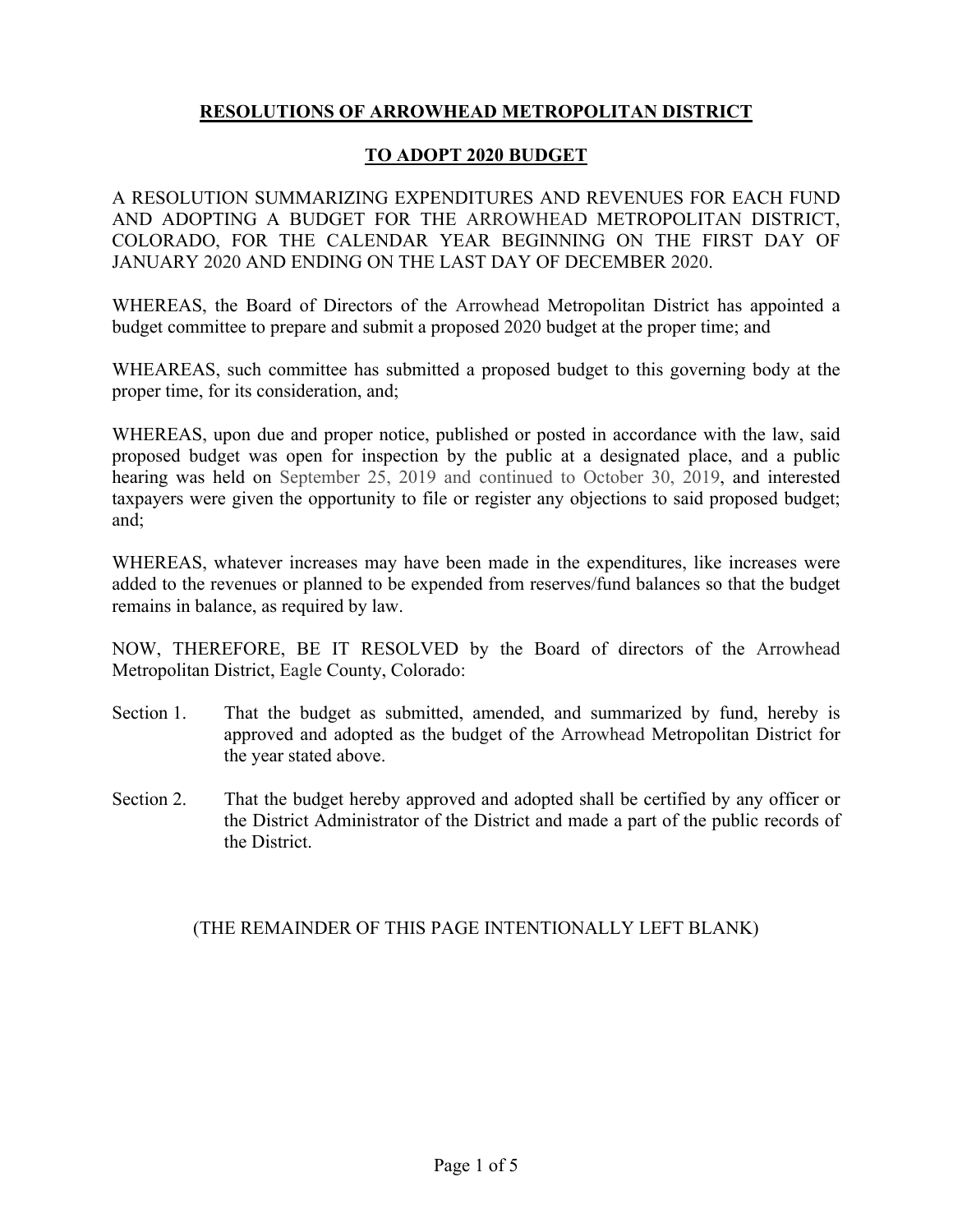# **TO SET MILL LEVIES**

A RESOLUTION LEVYING PROPERTY TAXES FOR THE YEAR 2019, TO HELP DEFRAY THE COSTS OF GOVERNMENT FOR THE ARROWHEAD METROPOLITAN DISTRICT, EAGLE COUNTY, COLORADO, FOR THE 2020 BUDGET YEAR.

WHEREAS, the Board of Directors of the Arrowhead Metropolitan District, has adopted the annual budget in accordance with the Local Government Budget Law, on October 30, 2019 and;

WHEREAS, the amount of money necessary to balance the budget for general operating expenses and capital expenditure purposes from property tax revenue is \$1,164,933 and;

WHEREAS, the Arrowhead Metropolitan District finds that it is required to temporarily lower the general operating mill levy to render a refund for \$0.00, and;

WHEREAS, the amount of money necessary to balance the budget for capital expenditure purposes from property tax revenue approved by voters or at public hearing is \$0.00, and;

WHEREAS, the amount of money necessary to balance the budget for voter approved bonds and interest is \$801,389, and;

WHEREAS, the 2019 valuation for assessment for the Arrowhead Metropolitan District, as certified by the County Assessor is \$115,637,620 and \$69,700.

NOW, THEREFORE, BE IT RESOLVED by the Board of Directors of the ARROWHEAD METROPOLITAN DISTRICT, EAGLE COUNTY, COLORADO:

- Section 1. That for the purposes of meeting all general operating expenses of the Arrowhead Metropolitan District during the 2020 budget year, there is hereby levied a tax of 10.074 mills upon each dollar of the total valuation for assessment of all taxable property within the District for the year 2019.
- Section 2. That for the purposes of rendering a refund to its constituents during budget year 2020 there is hereby levied a temporary tax credit/mill levy reduction of 0.00 mills.
- Section 3. That for the purpose of meeting all capital expenditures of the Arrowhead Metropolitan District during the 2020 budget year, there is hereby levied a tax of 0.00 mills upon each dollar of the total valuation for assessment of all taxable property within the District for the year 2019.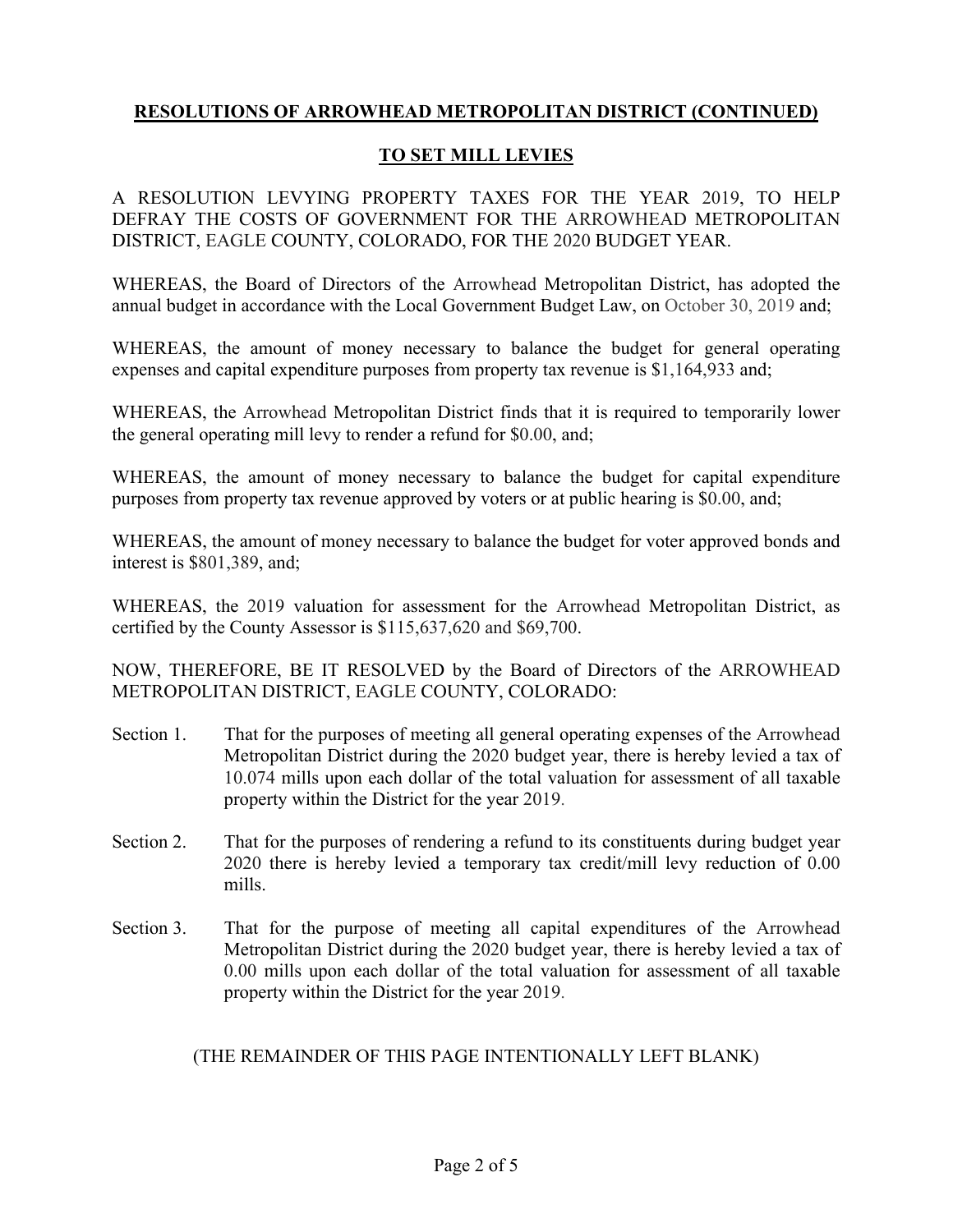# **TO SET MILL LEVIES (CONTINUED)**

- Section 4. That for the purpose of meeting all payments for bonds and interest of the Arrowhead Metropolitan District during the 2020 budget year, there is hereby levied a tax of 6.926 mills upon each dollar of the total valuation for assessment of all taxable property within the District for the year 2019.
- Section 5. That any officer or the District Administrator is hereby authorized and directed to either immediately certify to the County Commissioners of Eagle County, Colorado, the mill levies for the Arrowhead Metropolitan District as hereinabove determined and set, or be authorized and directed to certify to the County Commissioners of Eagle County, Colorado, the mill levies for the Arrowhead Metropolitan District as hereinabove determined and set based upon the final (December) certification of valuation from the county assessor.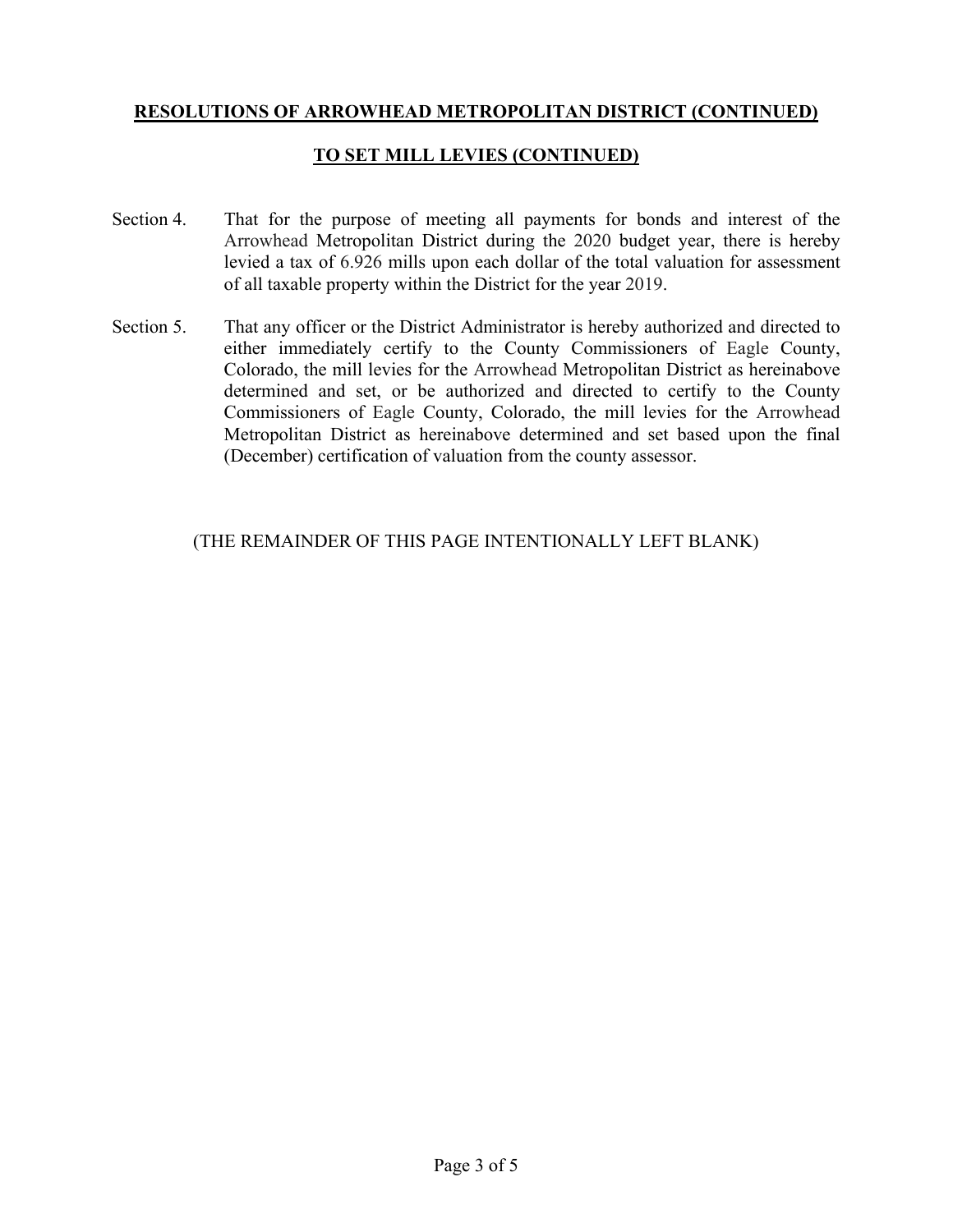# **TO APPROPRIATE SUMS OF MONEY**

(PURSUANT TO SECTION 29-1-108, C.R.S.)

A RESOLUTION APPROPRIATING SUMS OF MONEY TO THE VARIOUS FUNDS AND SPENDING AGENCIES, IN THE AMOUNT AND FOR THE PURPOSE AS SET FORTH BELOW, FOR THE ARROWHEAD METROPOLITAN DISTRICT, EAGLE COUNTY, COLORADO, FOR THE 2020 BUDGET YEAR.

WHEREAS, the Board of Directors has adopted the annual budget in accordance with the Local Government Budget Law, on October 30, 2019, and;

WHEREAS, the Board of Directors has made provision therein for revenues in an amount equal or greater to the total proposed expenditures as set forth in said budget, and;

WHEREAS, it is not only required by law, but also necessary to appropriate the revenues and reserves or fund balances provided in the budget to and for the purposes described below, thereby establishing a limitation on expenditures for the operations of the District.

NOW, THEREFORE, BE IT RESOLVED BY THE BOARD OF DIRECTORS OF THE ARROWHEAD METROPOLITAN DISTRICT, EAGLE COUNTY, COLORADO:

Section 1. That the following sums are hereby appropriated from the revenues of each fund, to each fund, for the purposes stated:

|                                   | <b>Expenditures</b> | <b>Transfers</b> |
|-----------------------------------|---------------------|------------------|
| <b>General Fund</b>               |                     |                  |
| <b>Current Operating Expenses</b> | 934,626             |                  |
| Capital Expenditures              | 223,621             |                  |
| <b>Fund Transfers</b>             |                     | 258,432          |
| Total General Fund                | 1,158,247           | 258,432          |
| <b>Debt Service Fund</b>          |                     |                  |
| Debt Service Expenditures         | 1,108,413           |                  |
| <b>Total Debt Service Fund</b>    | 1,108,413           |                  |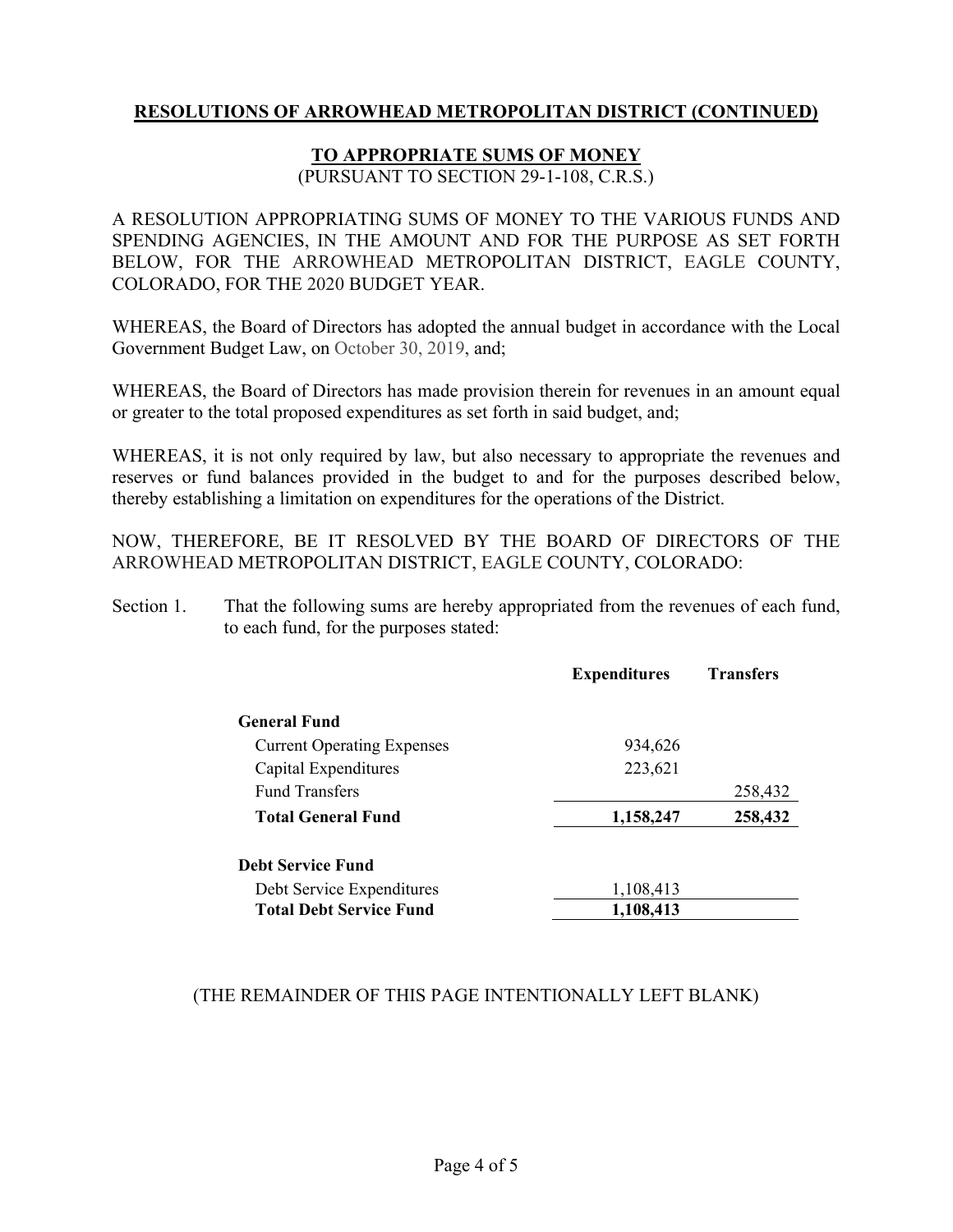# TO ADOPT 2020 BUDGET, SET MILL LEVIES AND **APPROPRIATE SUMS OF MONEY** (CONTINUED)

The above resolutions to adopt the 2020 budget, set the mill levies and to appropriate sums of money were adopted this 30th day of October, 2019.

Attest: Presiden Title: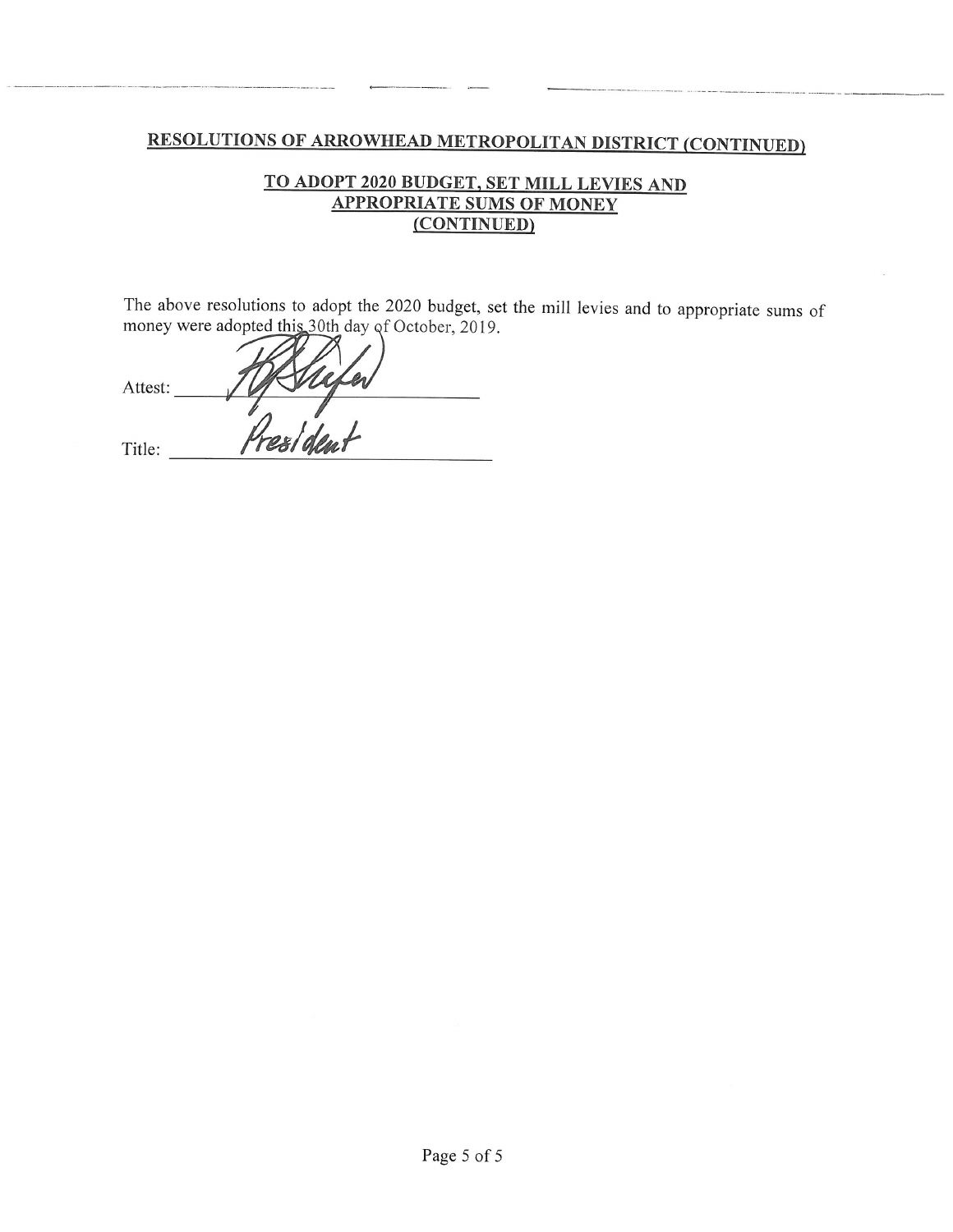| Actual, Budget and Forecast for the Periods Indicated<br><b>All Funds Combined</b> | 2018              | <b>MODIFIED ACCRUAL BASIS</b><br>2019 ANNUAL | 2020              |
|------------------------------------------------------------------------------------|-------------------|----------------------------------------------|-------------------|
|                                                                                    |                   |                                              | Approved          |
|                                                                                    | <b>Audited</b>    | 2019                                         | 2020 Bgt          |
|                                                                                    | Actual            | <b>Forecast</b>                              | w/ Sales Tx       |
| Projected Property Value Reassessment Incr                                         |                   |                                              | 9,635,702         |
| Projected Gallagher Res Assmt Rate Decr                                            |                   |                                              | (740, 952)        |
| <b>ASSESSED VALUE</b>                                                              | 108,094,500       | 106,742,870                                  | 115,637,620       |
|                                                                                    | $-1%$             | $-1%$                                        | 8%                |
| <b>Mill Levy Rate</b>                                                              | 18.500            | 18.500                                       | 17.000            |
| <b>REVENUES</b>                                                                    |                   |                                              |                   |
| Property Taxes without Gallagher Loss                                              |                   |                                              | 1,978,918         |
| Gallagher Loss                                                                     |                   |                                              | (12, 596)         |
| Property Taxes After Gallagher Loss                                                | 1,996,729         | 1,975,244                                    | 1,966,322         |
| Sales Taxes (Half year in 2020, then full year)                                    |                   |                                              | 234,906           |
| Specific Ownership Taxes                                                           | 101,540           | 96,787                                       | 91,690            |
| Interest Income                                                                    | 60,586            | 51,310                                       | 40,925            |
| Cons Trust Fund & Misc Income ('19=Ins Cla                                         | 5,523             | 7,666                                        | 1,542             |
| Water Tap Fees & Inclusion Fee                                                     | 1,056             | 0                                            |                   |
| Parking Lot Expense Reimbursements                                                 | 46,717            | 46,951                                       | 45,410            |
| <b>Transportation Reimbursement</b><br>Sale of Equipment                           | 2,148             | 4,309                                        |                   |
|                                                                                    | 6,540             | 7,940                                        | 5,400             |
| <b>Total Revenues</b>                                                              | 2.220.840         | 2,190,207                                    | 2.386.196         |
| <b>EXPENDITURES</b>                                                                |                   |                                              |                   |
| Municipal Svcs - VA Contract & Mtce Fac Ls<br>Road and Parking Lot Maintenance     | 269,600<br>35,969 | 259,743<br>59,513                            | 263,306<br>52,895 |
| General Repairs & Maintenance                                                      | 33,871            | 47,377                                       | 37,101            |
| General & Administrative                                                           | 105,318           | 132,638                                      | 136,790           |
| <b>Treasurer's Collections Fees</b>                                                | 59,982            | 59,257                                       | 58,990            |
| <b>Other Debt Service</b>                                                          | 853               | 853                                          | 2,330             |
| Contingency                                                                        | 0                 | 13,701                                       | 75,000            |
| Total w/o Transportation & DS                                                      | 505,592           | 573,082                                      | 626,412           |
| <b>Total Transportation</b>                                                        | 284,484           | 302,472                                      | 334,585           |
| <b>Bond Interest</b>                                                               | 360,976           | 339,999                                      | 282,041           |
| <b>Bond Principal</b>                                                              | 730,000           | 785,000                                      | 800,000           |
| <b>Total Debt Service</b>                                                          | 1,090,976         | 1,124,999                                    | 1,082,041         |
| <b>Total Expenditures Before Cap</b>                                               | 1,881,052         | 2,000,553                                    | 2,043,038         |
|                                                                                    |                   |                                              |                   |
| Rev Over/Under Expend Before Cap.                                                  | 339,788           | 189,653                                      | 343,158           |
| <b>OTHER FINANCING SOURCES &amp; (USES)</b>                                        |                   |                                              |                   |
| <b>Bond Proceeds</b>                                                               | 0                 | 2,030,000                                    | 0                 |
| <b>Bond Issue Costs</b>                                                            | 0                 | (45,000)                                     | 0                 |
| <b>Capital Expenditures</b>                                                        | (124, 293)        | (121, 252)                                   | (223, 621)        |
| Bond Defeasance/Redemption                                                         | 0                 | (1,985,000)                                  |                   |
| <b>Total Other Fin Sources &amp; (Uses)</b>                                        | (124,293)         | (121, 252)                                   | (223, 621)        |
| <b>EXCESS REV OVER/UNDER EXPEND</b>                                                | 215,494           | 68,401                                       | 119,537           |
| Fund Balance - Beginning                                                           | 1,917,451         | 2,132,945                                    | 2,201,346         |
| <b>Fund Balance - Ending</b>                                                       | 2,132,945         | 2,201,346                                    | 2,320,883         |
|                                                                                    |                   |                                              |                   |

No assurance is provided on these financial statements; substantially all disclosures required by GAAP omitted. **District Debt Summary (Excluding Leases)**

| Total District Debt - Beginning of Year  | 12,565,000    | 11,835,000 | 11,095,000  |                                  |
|------------------------------------------|---------------|------------|-------------|----------------------------------|
| Debt Issued                              | 0             | 45.000     | 0           |                                  |
| Debt Issued (Repaid)                     | (730,000)     | (785.000)  | (800,000)   |                                  |
| <b>Total District Debt - End of Year</b> | 11,835,000    | 11,095,000 | 10,295,000  |                                  |
| <b>Summary of Mill Levies</b>            |               |            |             |                                  |
| Mill Levy - General Fund                 | 10.074        | 10.074     | 10.074      |                                  |
| - Debt Service                           | 8.426         | 8.426      | 6.926       |                                  |
| <b>Total Mill Levy</b>                   | 18.500        | 18.500     | 17.000      |                                  |
| <b>Assessed Value - AMD</b>              | 108,094,500   |            | 115.637.620 |                                  |
| Actual Value - All Real Prop. in AMD     | 1.394.108.790 |            |             | 1.508.076.060 added Zach's Cabin |
|                                          |               |            |             |                                  |

**PAGE 1 (COMBINED FUNDS SUMMARY PAGE)**

= = =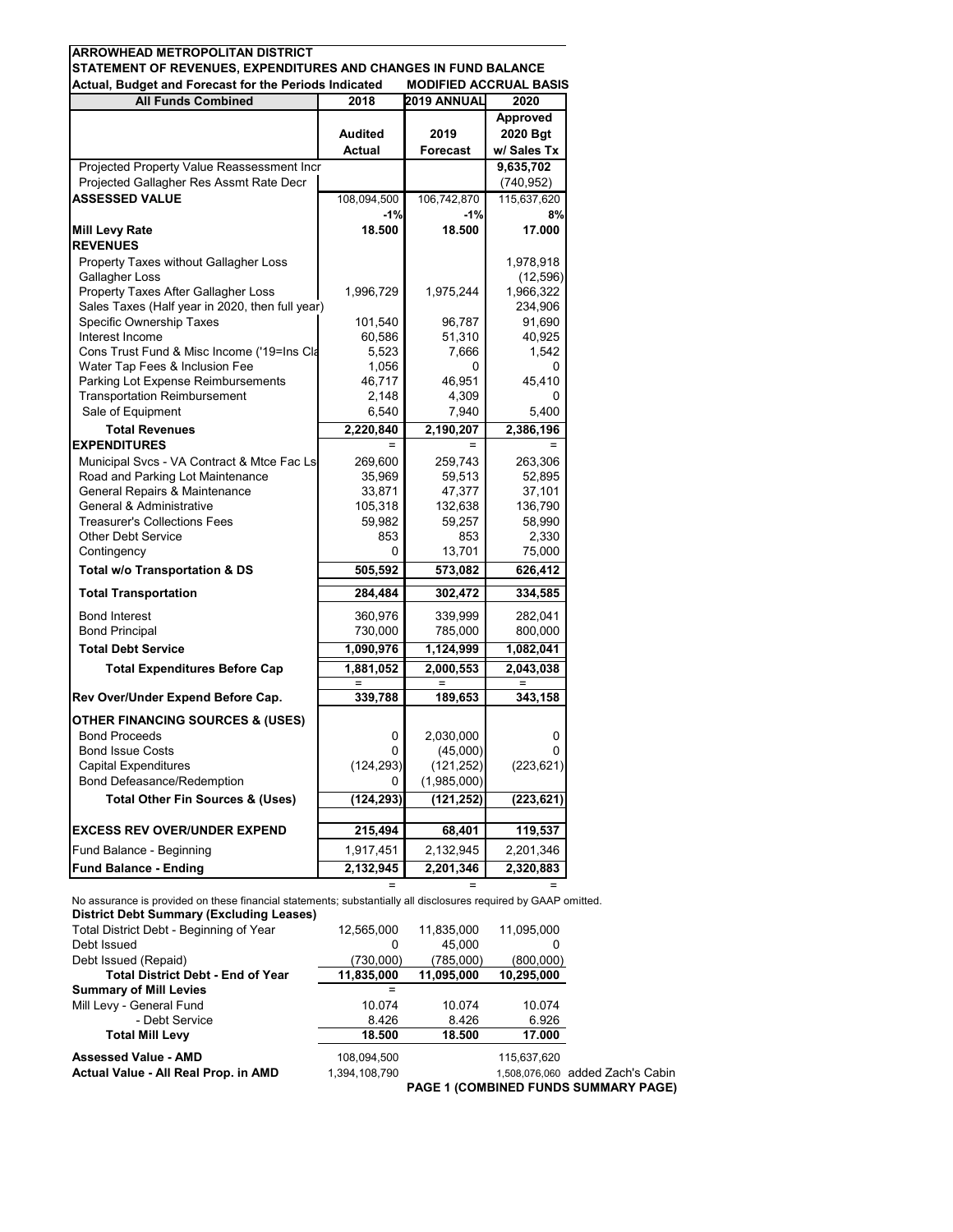|                | <b>ARROWHEAD METROPOLITAN DISTRICT</b>                                                                                                                    |                                 |                         |                                     |                                                                                  |  |  |  |  |
|----------------|-----------------------------------------------------------------------------------------------------------------------------------------------------------|---------------------------------|-------------------------|-------------------------------------|----------------------------------------------------------------------------------|--|--|--|--|
|                | STATEMENT OF REVENUES, EXPENDITURES AND CHANGES IN FUND BALANCE<br>Actual, Budget and Forecast for the Periods Indicated<br><b>MODIFIED ACCRUAL BASIS</b> |                                 |                         |                                     |                                                                                  |  |  |  |  |
|                | <b>GENERAL FUND</b>                                                                                                                                       | 2018                            | 2019 ANNUAL             | 2020                                |                                                                                  |  |  |  |  |
|                |                                                                                                                                                           | <b>Audited</b><br><b>Actual</b> | 2019<br><b>Forecast</b> | Approved<br>2020 Bgt<br>w/ Sales Tx | <b>Budget</b><br><b>Assumptions</b>                                              |  |  |  |  |
|                | <b>REVENUES</b>                                                                                                                                           |                                 |                         |                                     |                                                                                  |  |  |  |  |
|                | Projected Property Value Reassessment Incr                                                                                                                |                                 |                         | 9,635,702                           |                                                                                  |  |  |  |  |
|                | Projected Gallagher Res Assmt Rate Decr                                                                                                                   |                                 |                         | (740, 952)                          |                                                                                  |  |  |  |  |
| 1              | <b>Assessed Value</b>                                                                                                                                     | 108,094,500                     | 106,742,870             |                                     | 115,637,620 Final AV 12/05/2019 revised                                          |  |  |  |  |
| $\overline{2}$ | AV Percent Increase                                                                                                                                       | $-1%$                           | $-1%$                   |                                     | 8% Zach's cabin moved fr BGMD                                                    |  |  |  |  |
| 3              | <b>Operating Mill Levy Rate</b>                                                                                                                           | 10.074                          | 10.074                  | 10.074                              |                                                                                  |  |  |  |  |
|                | Property Taxes without Gallagher Loss                                                                                                                     |                                 |                         | 1,172,398                           |                                                                                  |  |  |  |  |
|                | Gallagher Loss                                                                                                                                            |                                 |                         | (7, 464)                            |                                                                                  |  |  |  |  |
| 4              | Property Taxes After Gallagher Loss                                                                                                                       | 1,087,300                       | 1,075,328               |                                     | 1,164,933 Prelim AV * mill levy                                                  |  |  |  |  |
| 5<br>6         | Sales Taxes                                                                                                                                               |                                 |                         |                                     | 234,906 sales tax eff July 2020<br>52,422 % of Prop Tax                          |  |  |  |  |
| 7              | Specific Ownership Taxes (On Autos)<br>Conserv Tr Fund                                                                                                    | 55,293<br>1,456                 | 52,691<br>1,400         |                                     | 1,442 estimate based on prior years                                              |  |  |  |  |
| 8              | Water Tap Fees, Inclusion & Exclusion Fees                                                                                                                | 1,056                           | 0                       |                                     |                                                                                  |  |  |  |  |
| 9              | <b>Transportation Reimbursement</b>                                                                                                                       | 2,148                           | 4,309                   |                                     |                                                                                  |  |  |  |  |
| 10             | Miscellaneous Income ('19=Insurance Claim                                                                                                                 | 4,068                           | 6,266                   |                                     | 100 HC equity, permits, reimb for misc exp                                       |  |  |  |  |
| 11             | Parking Lot Expense Reimbursements                                                                                                                        | 46,717                          | 46,951                  |                                     | 45,410 per agmts with CCR, VR                                                    |  |  |  |  |
| 12             | Sale of Equipment                                                                                                                                         | 6,540                           | 7,940                   |                                     | 5,400 sale old bus                                                               |  |  |  |  |
| 13             | Interest Income                                                                                                                                           | 50,042                          | 41,000                  |                                     | 31,601 % based on fund balance                                                   |  |  |  |  |
|                | <b>Total Revenue</b>                                                                                                                                      | 1,254,619                       | 1,235,885               | 1,536,215                           |                                                                                  |  |  |  |  |
|                | <b>OPERATING EXPENDITURES</b>                                                                                                                             |                                 |                         |                                     |                                                                                  |  |  |  |  |
| 15             | Accounting & Administration                                                                                                                               | 51,279                          | 56,747                  |                                     | 59,584 based on prev years actual time                                           |  |  |  |  |
| 16             | Election                                                                                                                                                  | 17,158                          | 12,500                  |                                     | 12,000 Regular director only non-cancelled ele                                   |  |  |  |  |
| 17             | Audit                                                                                                                                                     | 9,350                           | 5,950                   |                                     | 6,500 per engagement letter                                                      |  |  |  |  |
| 18             | Legal                                                                                                                                                     | 4,032                           | 7,500                   | 7,500 SALY                          |                                                                                  |  |  |  |  |
| 19             | Office Overhead & Expenses                                                                                                                                | 3,296                           | 3,000                   |                                     | 8,090 based on prev year actual; \$5000 Hos                                      |  |  |  |  |
| 20             | Insurance                                                                                                                                                 | 8,190                           | 10,326                  |                                     | 10,636 WC, P&GL, SDA dues                                                        |  |  |  |  |
| 21             | <b>Mosquito Control</b>                                                                                                                                   | 5,314                           | 4,835                   |                                     | 4,980 per contract for 2020                                                      |  |  |  |  |
| 22             | <b>Directors Fees</b>                                                                                                                                     | 6,000                           | 6,105                   |                                     | 5,500 \$100 5 directors, 11 meetings                                             |  |  |  |  |
| 24             | <b>Business Development Services</b>                                                                                                                      |                                 | 20,000                  |                                     | 20,000 per budget committee                                                      |  |  |  |  |
| 25             | Engineering - General                                                                                                                                     | 700                             | 5,675                   | 2,000                               | per budget committee                                                             |  |  |  |  |
|                | Total G&A                                                                                                                                                 | 105,318                         | 132,638                 | 136,790                             |                                                                                  |  |  |  |  |
|                |                                                                                                                                                           |                                 |                         |                                     |                                                                                  |  |  |  |  |
| 23             | Eagle County Treasurers Fees                                                                                                                              | 32,663                          | 32,260                  |                                     | 34,948 % of Prop Tax                                                             |  |  |  |  |
| 26             | <b>Service Contract Expense</b>                                                                                                                           | 170,502                         | 157,694                 |                                     | 140,872 per VR ops budget                                                        |  |  |  |  |
| 27             | Service Contract Management                                                                                                                               | 49,479                          | 51,553                  |                                     | 68,860 per Operations Agrmt, VR budget<br>53,574 per Operations Agrmt, VR budget |  |  |  |  |
| 45<br>28       | Maintenance Facility Lease<br>Pond Maintenance                                                                                                            | 49,618                          | 50,496<br>9,211         |                                     |                                                                                  |  |  |  |  |
| 29             | <b>Wetlands Maintenance</b>                                                                                                                               | 9,532<br>2,734                  | 1,871                   |                                     | 9,211 SALY, no increase per Jerry H<br>1,871 SALY, no increase per Jerry H       |  |  |  |  |
| 30             | Berm Maintenance                                                                                                                                          | 9,801                           | 9,818                   |                                     | 10,112 per estimate from CCR                                                     |  |  |  |  |
| 32             | Repair - Vehicles & General                                                                                                                               | 649                             | 12,042                  |                                     | 6,000 per budget committee                                                       |  |  |  |  |
| 43             | Utilities                                                                                                                                                 | 8,493                           | 9,435                   |                                     | 9,907 wetlands electric; irrig water                                             |  |  |  |  |
| 44             | Miscellaneous Expense                                                                                                                                     | 2,662                           | 5,000                   |                                     | 0 per budget committee                                                           |  |  |  |  |
| 31             | Parking Lot Direct Mtce Expense                                                                                                                           | 2,846                           | 11,013                  |                                     | 2,940 HC lights; AVA assess                                                      |  |  |  |  |
| 33             | Road Sweeping                                                                                                                                             | 0                               | 1,500                   |                                     | 1,545 per budget committee                                                       |  |  |  |  |
| 34             | Road & Drainage Repairs & Maintenance                                                                                                                     | 33,123                          | 47,000                  |                                     | 48,410 crackfill, repairs                                                        |  |  |  |  |
| 37             | <b>Trans - Arrowhead Shuttle</b>                                                                                                                          | 196,677                         | 214,117                 | 250,232                             | per transport exhibits+ summer service                                           |  |  |  |  |
| 38             | Trans - Village to Village                                                                                                                                | 31,830                          | 33,277                  |                                     | 29,105 per Intervillage agreement                                                |  |  |  |  |
| 39             | Trans - BC Express Shuttle                                                                                                                                | 51,982                          | 53,027                  | 53,027                              | per transportation exhibits                                                      |  |  |  |  |
| 40             | Trans - Vail Ski Bus                                                                                                                                      | 3,995                           | 2,051                   |                                     | 2,222 per transportation exhibits                                                |  |  |  |  |
| 46             | Contingency - Operating                                                                                                                                   |                                 | 13,701                  |                                     | 75,000 per budget committee                                                      |  |  |  |  |
|                | <b>Total Operating Expenditures</b>                                                                                                                       | 761,904                         | 847,704                 | 934,626                             |                                                                                  |  |  |  |  |

No assurance is provided on these financial statements; substantially all disclosures required by GAAP omitted.

**PAGE 2**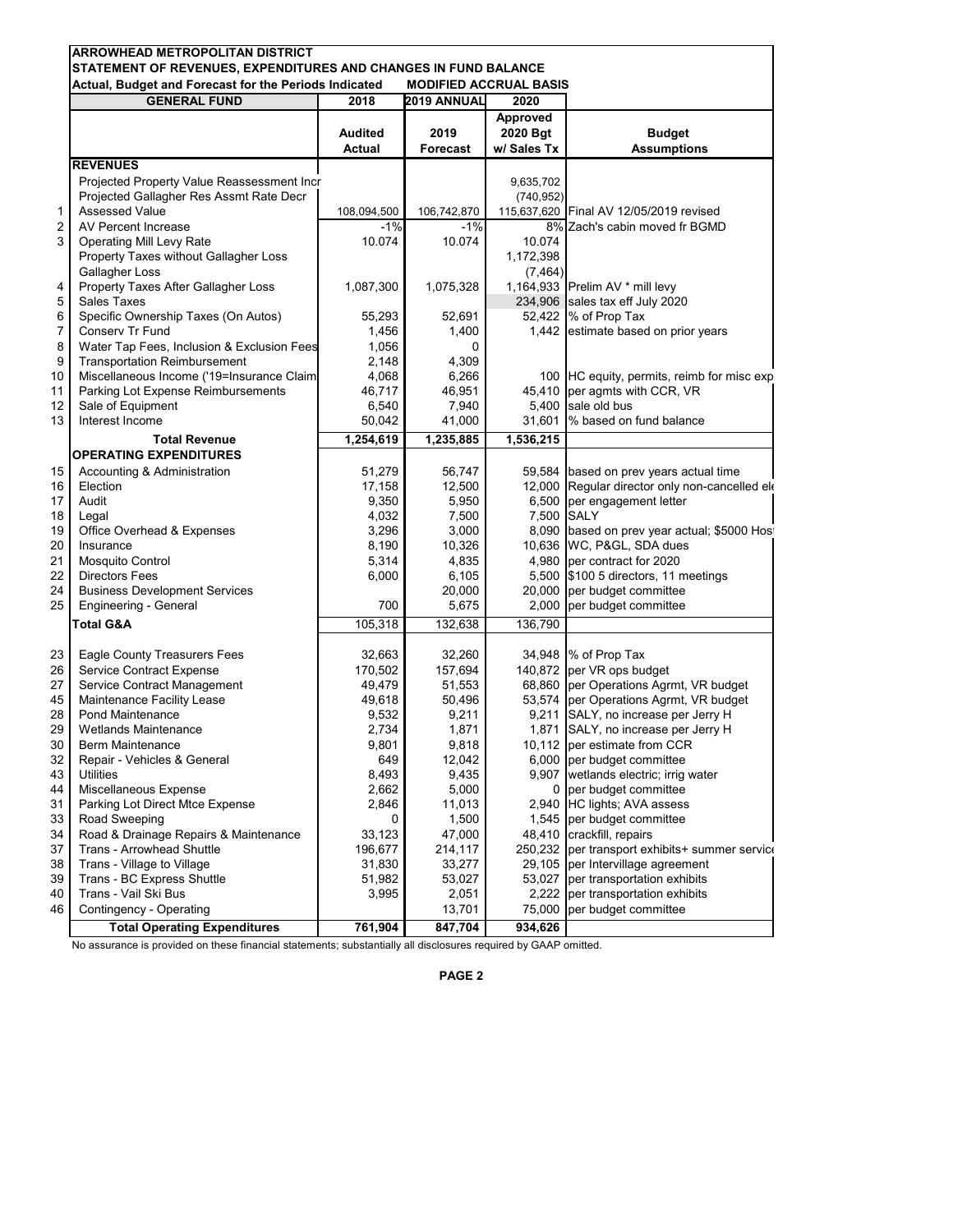| Actual, Budget and Forecast for the Periods Indicated<br><b>GENERAL FUND</b> | 2018                            | 2019 ANNUAL             | 2020                                |                                           |
|------------------------------------------------------------------------------|---------------------------------|-------------------------|-------------------------------------|-------------------------------------------|
|                                                                              | <b>Audited</b><br><b>Actual</b> | 2019<br><b>Forecast</b> | Approved<br>2020 Bgt<br>w/ Sales Tx | <b>Budget</b><br><b>Assumptions</b>       |
| <b>CAPITAL EXPENDITURES</b>                                                  |                                 |                         |                                     |                                           |
| 50<br><b>BOND COST OF ISSUANCE</b>                                           |                                 |                         |                                     |                                           |
| 51<br><b>PROJECTS &amp; PARKING LOT &amp; PLAYGROU</b>                       | 0                               |                         | 0                                   |                                           |
| 52<br>PARKING LOT SEAL COAT                                                  | 14,900                          |                         |                                     | 0 overlay in 2020; sealcoat 2021, then ev |
| 53<br>PARKING LOT OVERLAY                                                    | O                               |                         | 173,621                             | per capital replacement schedule          |
| 57<br>ROAD OVERLAYS - CONSTRUCTION                                           | 14,250                          |                         | 0                                   |                                           |
| 58<br>ROAD OVERLAYS - ENGR & CONSTR MG<br>61<br><b>EQUIPMENT</b>             | 8,940                           |                         | 0                                   |                                           |
| 62<br><b>Trucks</b>                                                          | 17,710                          | 31,076                  |                                     | 0 per equipment replacement schedule      |
| 63<br><b>Plows</b>                                                           | 6,775                           | <sup>0</sup>            | 0                                   |                                           |
| 68<br><b>Cinder Spreader</b>                                                 | 0                               | 7,100                   |                                     | per equipment replacement schedule        |
| 69<br><b>Bus Ski Racks</b>                                                   | U                               |                         |                                     |                                           |
| 71<br><b>TRANSPORTATION BUS</b>                                              | 61,718                          | 67.000                  |                                     | 0 per equip replacement sched             |
| CAPITAL CONTINGENCY/UNIDENTIFIED<br>72                                       |                                 | 16,076                  | 50,000                              |                                           |
| <b>Total Capital Expenditures</b>                                            | 124,293                         | 121,252                 | 223,621                             |                                           |
| <b>Total Expenditures</b>                                                    | 886,197                         | 968,956                 | 1,158,246                           |                                           |
| <b>Revenue Over (Under) Expenditures</b>                                     | 368,422                         | 266,929                 | 377,968                             |                                           |
| <b>OTHER FINANCING SOURCES AND (USES)</b>                                    |                                 |                         |                                     |                                           |
| <b>XFER TO D/S FUND</b>                                                      | (152, 927)                      | (198, 528)              | (258, 432)                          |                                           |
| <b>Total Other Financing</b>                                                 | (152, 927)                      | (198, 528)              | (258, 432)                          |                                           |
| <b>FUND BALANCE - BEGINNING</b>                                              | 1,891,240                       | 2,106,735               | 2,175,136                           |                                           |
| <b>FUND BALANCE - ENDING</b>                                                 | 2,106,735                       | 2,175,136               | 2,294,673                           |                                           |

statements; substantially all disclosures required

by GAAP omitted.

**PAGE 3**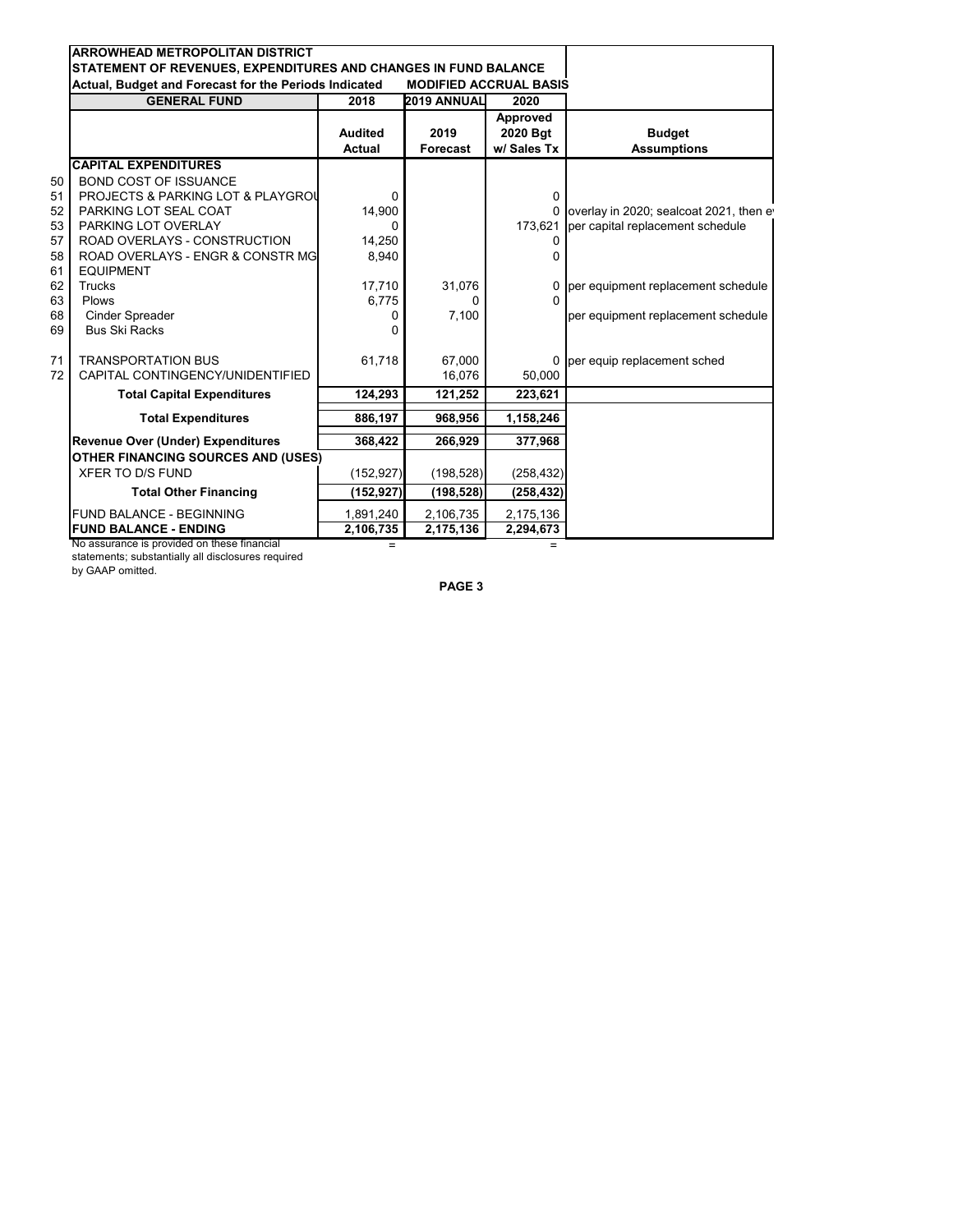|            | ARROWHEAD METROPOLITAN DISTRICT<br>STATEMENT OF REVENUES, EXPENDITURES AND CHANGES IN FUND BALANCE |                   |                               |                   |                                             |
|------------|----------------------------------------------------------------------------------------------------|-------------------|-------------------------------|-------------------|---------------------------------------------|
|            | Actual, Budget and Forecast for the Periods Indicated                                              |                   | <b>MODIFIED ACCRUAL BASIS</b> |                   |                                             |
|            | <b>DEBT SERVICE FUND</b>                                                                           | 2018              | 2019 ANNUAL                   | 2020              |                                             |
|            |                                                                                                    |                   |                               | Approved          |                                             |
|            |                                                                                                    | Audited           | 2019                          | 2020 Bgt          | <b>Budget</b>                               |
|            |                                                                                                    | <b>Actual</b>     | <b>Forecast</b>               | w/ Sales Tx       | <b>Assumptions</b>                          |
|            | <b>REVENUES</b>                                                                                    |                   |                               |                   |                                             |
|            | Projected Property Value Reassessment Incr                                                         |                   |                               | 9,635,702         |                                             |
|            | Projected Gallagher Res Assmt Rate Decr                                                            |                   |                               | (740, 952)        |                                             |
|            | <b>Assessed Value</b>                                                                              | 108,094,500       | 106,742,870                   | 115,637,620       | Final AV w 7.15% RAR                        |
|            | <b>Excluded Property Assessed Value</b>                                                            |                   | 59,440                        | 69,700            | Final AV 11/25/2019                         |
|            | Debt Service Mill Levy Rate                                                                        | 8.426             | 8.426                         | 6.926             |                                             |
|            |                                                                                                    |                   |                               |                   |                                             |
|            | Property Taxes without Gallagher Loss<br>Gallagher Loss                                            |                   |                               | 806,521           |                                             |
|            | Property Taxes After Gallagher Loss                                                                |                   | 899,916                       | (5, 132)          |                                             |
| 200<br>201 | Specific Ownership (Auto) Taxes                                                                    | 909,429<br>46,247 | 44,096                        | 801,389<br>39,268 | % of Prop Taxes                             |
| 203        | Interest Income                                                                                    | 10,544            | 10,310                        | 9,324             |                                             |
|            | <b>Total Revenues</b>                                                                              | 966,221           | 954,322                       | 849,981           |                                             |
|            | <b>EXPENDITURES</b>                                                                                |                   |                               |                   |                                             |
| 205        | 2001/2011 Bond Interest                                                                            | 80,396            | 62,396                        |                   | 62,396 Per DS Sch                           |
| 206        | 2009 Bond Interest                                                                                 | 92,113            | 92,113                        | 0                 | Per DS Sch                                  |
| 207        | 2017 Bond Interest                                                                                 | 188,467           | 185,490                       |                   | 170,720 Per DS Sch                          |
| 208        | 2019 Bond Interest                                                                                 |                   |                               |                   | 48.925 Per DS Sch                           |
| 208        | 2001/2011 Bond Principal                                                                           | 600,000           | 0                             | 0                 | Per DS Sch                                  |
| 209        | 2009 Bond Principal                                                                                | 0                 | 140,000                       |                   | 0 Per DS Sch                                |
| 210        | 2017 Bond Principal                                                                                | 130,000           | 645,000                       |                   | 655,000 Per DS Sch                          |
| 211        | 2019 Bond Principal                                                                                |                   |                               |                   | 145,000 Per DS Sch                          |
| 211        | <b>Eagle County Treasurers Fees</b>                                                                | 27,319            | 26,997                        |                   | 24,042 3% of Prop Tax                       |
| 212        | Bond Paying Agent Fees & Contingency                                                               | 853               | 853                           |                   | 2,330 \$330 paying agent + 2000 contingency |
|            | <b>TOTAL EXPENDITURES</b>                                                                          | 1,119,148         | 1,152,850                     | 1,108,413         |                                             |
|            | <b>REVENUE OVER (UNDER) EXP</b>                                                                    | (152,927)         | (198, 528)                    | (258, 432)        |                                             |
|            |                                                                                                    |                   |                               |                   |                                             |
|            | OTHER FINANCING SOURCES (USES)                                                                     |                   |                               |                   |                                             |
| 215        | <b>Bond Proceeds &amp; Premium</b>                                                                 | 0                 | 2,030,000                     | 0                 |                                             |
| 216        | <b>Bond Issuance Costs</b>                                                                         | 0                 | (45,000)                      | 0                 |                                             |
| 217        | <b>Transfer from General Fund</b>                                                                  | 152,927           | 198,528                       |                   | 258,432 Amount to Balance                   |
| 218        | Bond Defeasance/Redemption                                                                         | 0                 | (1,985,000)                   |                   |                                             |
|            | <b>TOTAL OTHER FINANCING</b>                                                                       | 152,927           | 198,528                       | 258,432           |                                             |
|            | FUND BALANCE - BEGINNING                                                                           | 26,210            | 26,210                        | 26,210            |                                             |
|            | <b>FUND BALANCE - ENDING</b>                                                                       | 26,210            | 26,210                        | 26,210            |                                             |
|            |                                                                                                    |                   |                               |                   |                                             |
|            | <b>Summary of GO Debt</b><br><b>GO Bond Debt-Beginning</b>                                         | 12,565,000        | 11,835,000                    | 11,095,000        |                                             |
|            | <b>GO Debt Issued</b>                                                                              | $\Omega$          | 45,000                        | 0                 |                                             |
|            | <b>GO Debt Repaid</b>                                                                              | (730,000)         | (785,000)                     | (800,000)         |                                             |
|            |                                                                                                    |                   |                               |                   |                                             |
|            | GO Debt - Ending                                                                                   | 11,835,000        | 11,095,000<br>$=$             | 10,295,000        |                                             |
|            | GO Debt to AV Ratio                                                                                |                   | 10.39%                        | 8.90%             |                                             |

No assurance is provided on these financial statements; substantially all disclosures required by GAAP omitted.

**PAGE 4**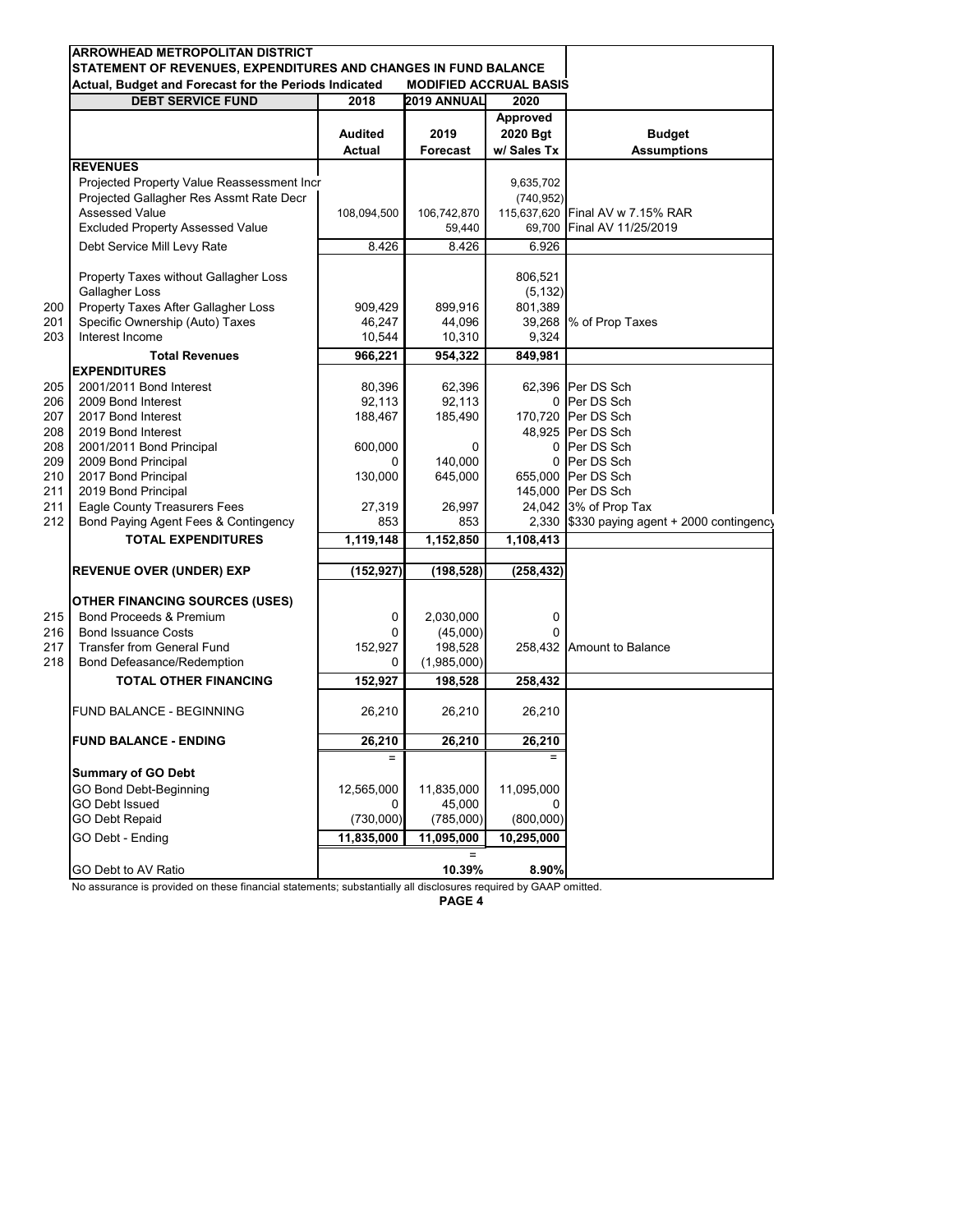# **CERTIFICATION OF TAX LEVIES for NON-SCHOOL Governments**

| <b>TO:</b> County Commissioners <sup>1</sup> of<br>Eagle County                                                             |                                                                                                    |                     | , Colorado.                                                 |
|-----------------------------------------------------------------------------------------------------------------------------|----------------------------------------------------------------------------------------------------|---------------------|-------------------------------------------------------------|
| <b>On</b> behalf of the Arrowhead Metropolitan District                                                                     |                                                                                                    |                     |                                                             |
|                                                                                                                             | (taxing entity) <sup>A</sup>                                                                       |                     |                                                             |
| the Board of Directors                                                                                                      |                                                                                                    |                     |                                                             |
|                                                                                                                             | $(governing body)^B$                                                                               |                     |                                                             |
| of the Arrowhead Metropolitan District                                                                                      | $\left($ local government $\right)^{C}$                                                            |                     |                                                             |
| <b>Hereby</b> officially certifies the following mills to                                                                   |                                                                                                    |                     |                                                             |
| be levied against the taxing entity's GROSS                                                                                 | \$115,637,620                                                                                      |                     |                                                             |
| assessed valuation of:                                                                                                      | (Gross <sup>B</sup> assessed valuation, Line 2 of the Certification of Valuation From DLG $57^E$ ) |                     |                                                             |
| Note: If the assessor certified a NET assessed valuation<br>(AV) different than the GROSS AV due to a Tax Increment         |                                                                                                    |                     |                                                             |
| Financing (TIF) $AreaF$ the tax levies must be calculated using                                                             | \$115,637,620                                                                                      |                     |                                                             |
| the NET AV. The taxing entity's total property tax revenue<br>will be derived from the mill levy multiplied against the NET | (NET <sup>G</sup> assessed valuation, Line 4 of the Certification of Valuation Form DLG 57)        |                     |                                                             |
| assessed valuation of:                                                                                                      | <b>ASSESSOR NO LATER THAN DECEMBER 10</b>                                                          |                     | USE VALUE FROM FINAL CERTIFICATION OF VALUATION PROVIDED BY |
| Submitted:<br>12/5/2019                                                                                                     | for budget/fiscal year                                                                             | <i>2020</i>         |                                                             |
| (not later than Dec 15)<br>(mm/dd/yyyy)                                                                                     |                                                                                                    | (yyyy)              |                                                             |
| <b>PURPOSE</b> (see end notes for definitions and examples)                                                                 | $LEVY^2$                                                                                           |                     | <b>REVENUE<sup>2</sup></b>                                  |
| General Operating Expenses <sup>H</sup>                                                                                     | 10.074                                                                                             | mills               | 1,164,933.38<br>$\mathcal{S}$                               |
| <minus> Temporary General Property Tax Credit/<br/><math>\overline{2}</math>.</minus>                                       |                                                                                                    |                     |                                                             |
| Temporary Mill Levy Rate Reduction <sup>1</sup>                                                                             | (0.000)                                                                                            | mills               | \$                                                          |
| <b>SUBTOTAL FOR GENERAL OPERATING:</b>                                                                                      | 10.074                                                                                             | mills               | $\boldsymbol{\mathsf{S}}$<br>1,164,933.38                   |
| General Obligation Bonds and Interest <sup>J</sup><br>3.                                                                    | 6.926                                                                                              | mills               | 800,906.16<br>\$                                            |
| Contractual Obligations <sup>K</sup><br>4.                                                                                  | 0.000                                                                                              | mills               |                                                             |
| 5. Capital Expenditures <sup>L</sup>                                                                                        | 0.000                                                                                              | mills               | \$                                                          |
| 6. Refunds/Abatements <sup>M</sup>                                                                                          | 0.000                                                                                              | mills               | \$                                                          |
| 7. Other <sup>N</sup> (specify):                                                                                            | 0.000                                                                                              | mills               | \$                                                          |
|                                                                                                                             | 0.000                                                                                              | mills               | \$                                                          |
| Sum of General Operating<br>Subtotal and Lines 3 to 7<br><b>TOTAL:</b>                                                      | 17.000                                                                                             | mills               | $\$$<br>1,965,839.54                                        |
| Contact person:                                                                                                             | Daytime                                                                                            |                     |                                                             |
| (print)<br>Kenneth J Marchetti                                                                                              | phone:                                                                                             | $(970)$ 926-6060 x8 |                                                             |
| marchetts<br>Signed:                                                                                                        | Title:                                                                                             |                     | District Administrator                                      |

*Include one copy of this tax entity's completed form when filing the local government's budget by January 31st, per 29-1-113 C.R.S. with the Division of Local Government (DLG), Room 521, 1313 Sherman Street, Denver, Colorado 80203. Questions? Call DLG (303) 864-7720.*

<sup>1</sup> If the *taxing entity's* boundaries include more than one county, you must certify the levies to each county. Use a separate form for each county and certify the same levies uniformly to each county per Article X, Section 3 of the Colorado Constitution.

<sup>2</sup> Levies must be rounded to three decimal places and revenue must be calculated from the total *NET assessed valuation* (Line 4 of Form DLG57 on the County Assessor's **FINAL** certification of valuation).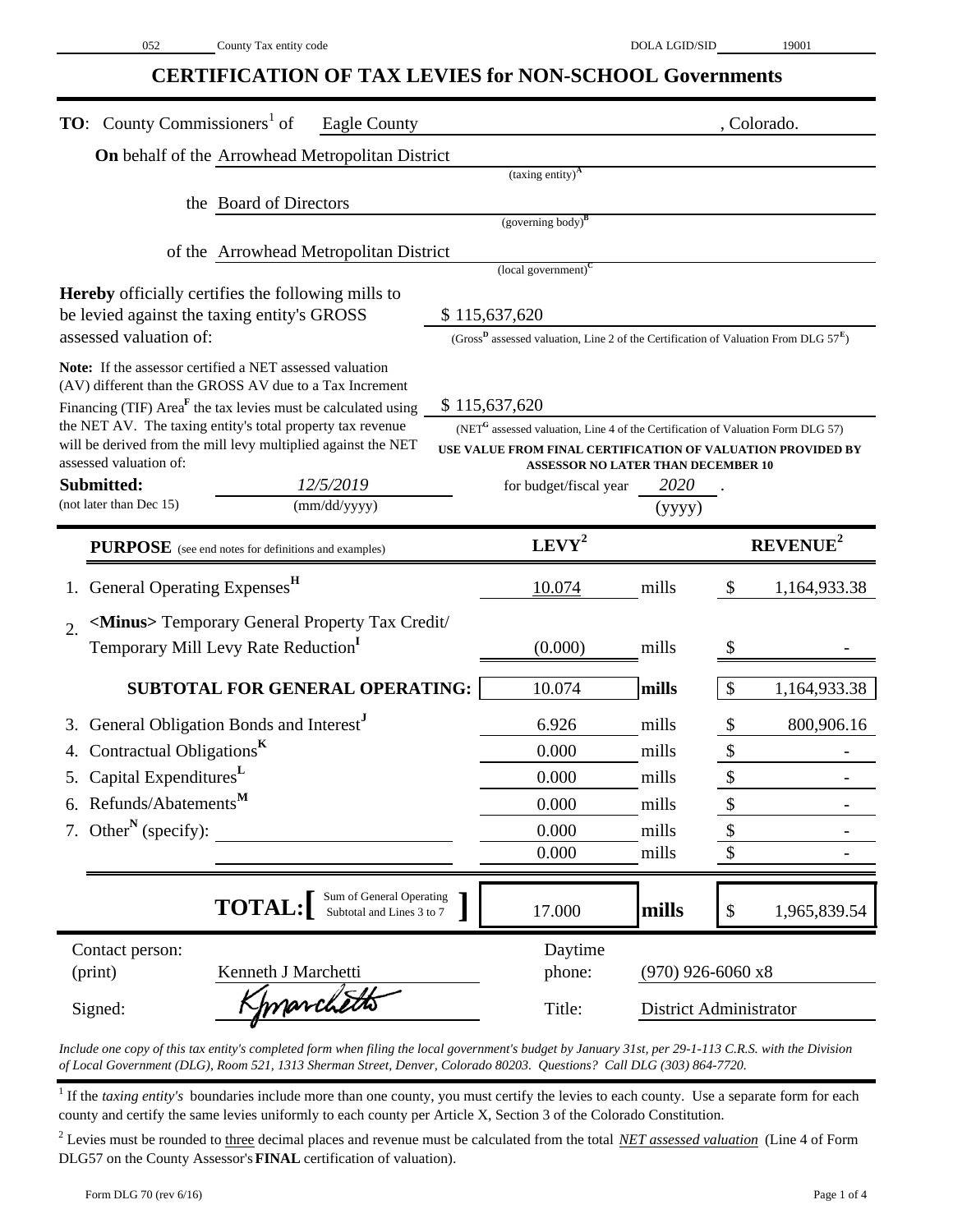### Arrowhead Metropolitan District **CERTIFICATION OF TAX LEVIES, continued**

**THIS SECTION APPLIES TO TITLE 32, ARTICLE 1 SPECIAL DISTRICTS THAT LEVY TAXES** 

**FOR PAYMENT OF GENERAL OBLIGATION DEBT (32-1-603 C.R.S.)**. Taxing entities that are Special Districts or Subdistricts of Special Districts must certify separate mill levies and revenue to the Board of County Commissioners, one each for the funding requirements of each debt (32-1-603, C.R.S.) Use additional pages as necessary. The Special District's or Subdistrict's total levies for general obligation bonds and total levies for contractual obligations should be recorded on Page 1, Lines 3 and 4 respectively.

## **CERTIFY A SEPARATE MILL LEVY FOR EACH BOND OR CONTRACT:**

## **BONDS<sup>J</sup> :**

1. Purpose of Issue:

|    |                       | Refunding the District's GO Improvement Bonds Series 1994B, the District's GO |
|----|-----------------------|-------------------------------------------------------------------------------|
|    |                       | Improvement Bonds Series 1995A, the District's GO Bonds Series 1996 for       |
|    |                       | capital improvements, and the Districts GO Refunding Bonds Series 2001        |
|    | Series:               | General Obligation Refunding Bonds Series 2011 \$4,315,000                    |
|    | Date of Issue:        | August 2, 2011                                                                |
|    | Coupon rate:          | 2.00% to 4.10%                                                                |
|    | Maturity Date:        | June 1, 2031                                                                  |
|    | Levy:                 | 0.400                                                                         |
|    | Revenue:              | \$46,255.05                                                                   |
| 2. | Purpose of Issue:     | Refunding a portion of the District's GO 2009 Bonds to more favorable terms   |
|    | Series:               | General Obligation Refunding Bond Series 2017 \$8,385,000                     |
|    | Date of Issue:        | January 18, 2017                                                              |
|    | Coupon rate:          | 2.29%                                                                         |
|    | <b>Maturity Date:</b> | December 1, 2031                                                              |
|    | Levy:                 | 5.285                                                                         |
|    | Revenue:              | \$611,144.82                                                                  |
| 3. | Purpose of Issue:     | Refunding a portion of the District's GO 2009 Bonds to more favorable terms   |
|    | Series:               | General Obligation Refunding Bonds Taxable Series 2019 \$2,030,000            |
|    | Date of Issue:        | December 9, 2019                                                              |
|    | Coupon rate:          | 2.41%                                                                         |
|    | <b>Maturity Date:</b> | December 1, 2032                                                              |
|    | Levy:                 | 1.241                                                                         |
|    | Revenue:              | \$143,506.29                                                                  |

## **CONTRACTS<sup>K</sup> :**

| 4. | Purpose of Contract:  |  |  |
|----|-----------------------|--|--|
|    | Title:                |  |  |
|    | Date:                 |  |  |
|    | Principal Amount:     |  |  |
|    | <b>Maturity Date:</b> |  |  |
|    | Levy:                 |  |  |
|    | Revenue:              |  |  |
|    |                       |  |  |
| 5. | Purpose of Contract:  |  |  |
|    | Title:                |  |  |
|    | Date:                 |  |  |
|    | Principal Amount:     |  |  |
|    | <b>Maturity Date:</b> |  |  |
|    | Levy:                 |  |  |
|    | Revenue:              |  |  |
|    |                       |  |  |

Use multiple copies of this page as necessary to separately report all bond and contractual obligations per 32-1-1603, C.R.S.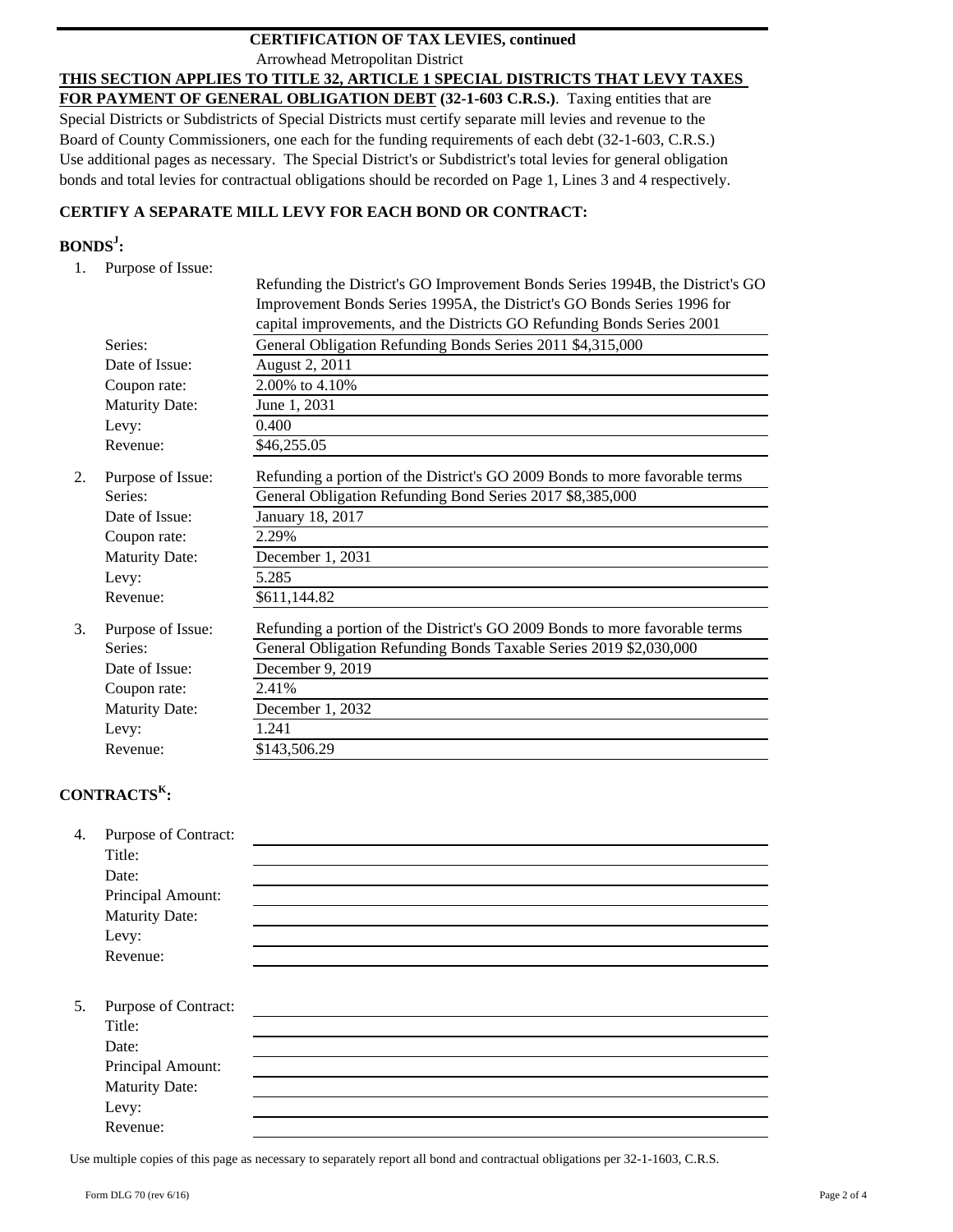# **CERTIFICATION OF TAX LEVIES for NON-SCHOOL Governments**

| <b>TO:</b> County Commissioners <sup>1</sup> of<br><b>Eagle County</b>                                                               |          |                                                                                                    |                     |                             | , Colorado. |
|--------------------------------------------------------------------------------------------------------------------------------------|----------|----------------------------------------------------------------------------------------------------|---------------------|-----------------------------|-------------|
| On behalf of the Arrowhead Metropolitan District                                                                                     |          |                                                                                                    |                     |                             |             |
|                                                                                                                                      |          | (taxing entity) <sup>A</sup>                                                                       |                     |                             |             |
| the Board of Directors                                                                                                               |          | $(governing body)^B$                                                                               |                     |                             |             |
|                                                                                                                                      |          |                                                                                                    |                     |                             |             |
| of the Arrowhead Metropolitan District                                                                                               |          | $\left($ local government $\right)^{C}$                                                            |                     |                             |             |
| <b>Hereby</b> officially certifies the following mills to                                                                            |          |                                                                                                    |                     |                             |             |
| be levied against the taxing entity's GROSS                                                                                          | \$69,700 |                                                                                                    |                     |                             |             |
| assessed valuation of:                                                                                                               |          | (Gross <sup>D</sup> assessed valuation, Line 2 of the Certification of Valuation From DLG $57^E$ ) |                     |                             |             |
| Note: If the assessor certified a NET assessed valuation                                                                             |          |                                                                                                    |                     |                             |             |
| (AV) different than the GROSS AV due to a Tax Increment<br>Financing (TIF) Area <sup>F</sup> the tax levies must be calculated using | \$69,700 |                                                                                                    |                     |                             |             |
| the NET AV. The taxing entity's total property tax revenue                                                                           |          | (NET <sup>G</sup> assessed valuation, Line 4 of the Certification of Valuation Form DLG 57)        |                     |                             |             |
| will be derived from the mill levy multiplied against the NET<br>assessed valuation of:                                              |          | USE VALUE FROM FINAL CERTIFICATION OF VALUATION PROVIDED BY                                        |                     |                             |             |
| <b>ASSESSOR NO LATER THAN DECEMBER 10</b><br>Submitted:<br>12/5/2019<br>2020<br>for budget/fiscal year                               |          |                                                                                                    |                     |                             |             |
| (not later than Dec 15)<br>(mm/dd/yyyy)                                                                                              |          |                                                                                                    | (yyyy)              |                             |             |
| <b>PURPOSE</b> (see end notes for definitions and examples)                                                                          |          | $LEVY^2$                                                                                           |                     | <b>REVENUE</b> <sup>2</sup> |             |
| General Operating Expenses <sup>H</sup>                                                                                              |          | 0.000                                                                                              | mills               | $\boldsymbol{\mathsf{S}}$   |             |
| <minus> Temporary General Property Tax Credit/<br/>2.</minus>                                                                        |          |                                                                                                    |                     |                             |             |
| Temporary Mill Levy Rate Reduction <sup>1</sup>                                                                                      |          | (0.000)                                                                                            | mills               |                             |             |
|                                                                                                                                      |          |                                                                                                    |                     |                             |             |
| SUBTOTAL FOR GENERAL OPERATING:                                                                                                      |          | (0.000)                                                                                            | mills               | $\boldsymbol{\mathsf{S}}$   |             |
| General Obligation Bonds and Interest <sup>J</sup>                                                                                   |          | 6.926                                                                                              | mills               |                             | 482.74      |
| Contractual Obligations <sup>K</sup>                                                                                                 |          | 0.000                                                                                              | mills               | $\boldsymbol{\$}$           |             |
| Capital Expenditures <sup>L</sup><br>5.                                                                                              |          | 0.000                                                                                              | mills               | \$                          |             |
| 6. Refunds/Abatements <sup>M</sup>                                                                                                   |          | 0.000                                                                                              | mills               | \$                          |             |
| 7. Other <sup>N</sup> (specify):                                                                                                     |          | 0.000                                                                                              | mills               | \$                          |             |
|                                                                                                                                      |          | 0.000                                                                                              | mills               | \$                          |             |
| Sum of General Operating<br><b>TOTAL:</b><br>Subtotal and Lines 3 to 7                                                               |          | 6.926                                                                                              | mills               | $\boldsymbol{\$}$           | 482.74      |
| Contact person:                                                                                                                      |          | Daytime                                                                                            |                     |                             |             |
| (print)<br>Kenneth J Marchetti                                                                                                       |          | phone:                                                                                             | $(970)$ 926-6060 x8 |                             |             |
| marchetts<br>Signed:                                                                                                                 |          | Title:                                                                                             |                     | District Administrator      |             |

*Include one copy of this tax entity's completed form when filing the local government's budget by January 31st, per 29-1-113 C.R.S. with the Division of Local Government (DLG), Room 521, 1313 Sherman Street, Denver, Colorado 80203. Questions? Call DLG (303) 864-7720.*

<sup>1</sup> If the *taxing entity's* boundaries include more than one county, you must certify the levies to each county. Use a separate form for each county and certify the same levies uniformly to each county per Article X, Section 3 of the Colorado Constitution.

<sup>2</sup> Levies must be rounded to three decimal places and revenue must be calculated from the total *NET assessed valuation* (Line 4 of Form DLG57 on the County Assessor's **FINAL** certification of valuation).